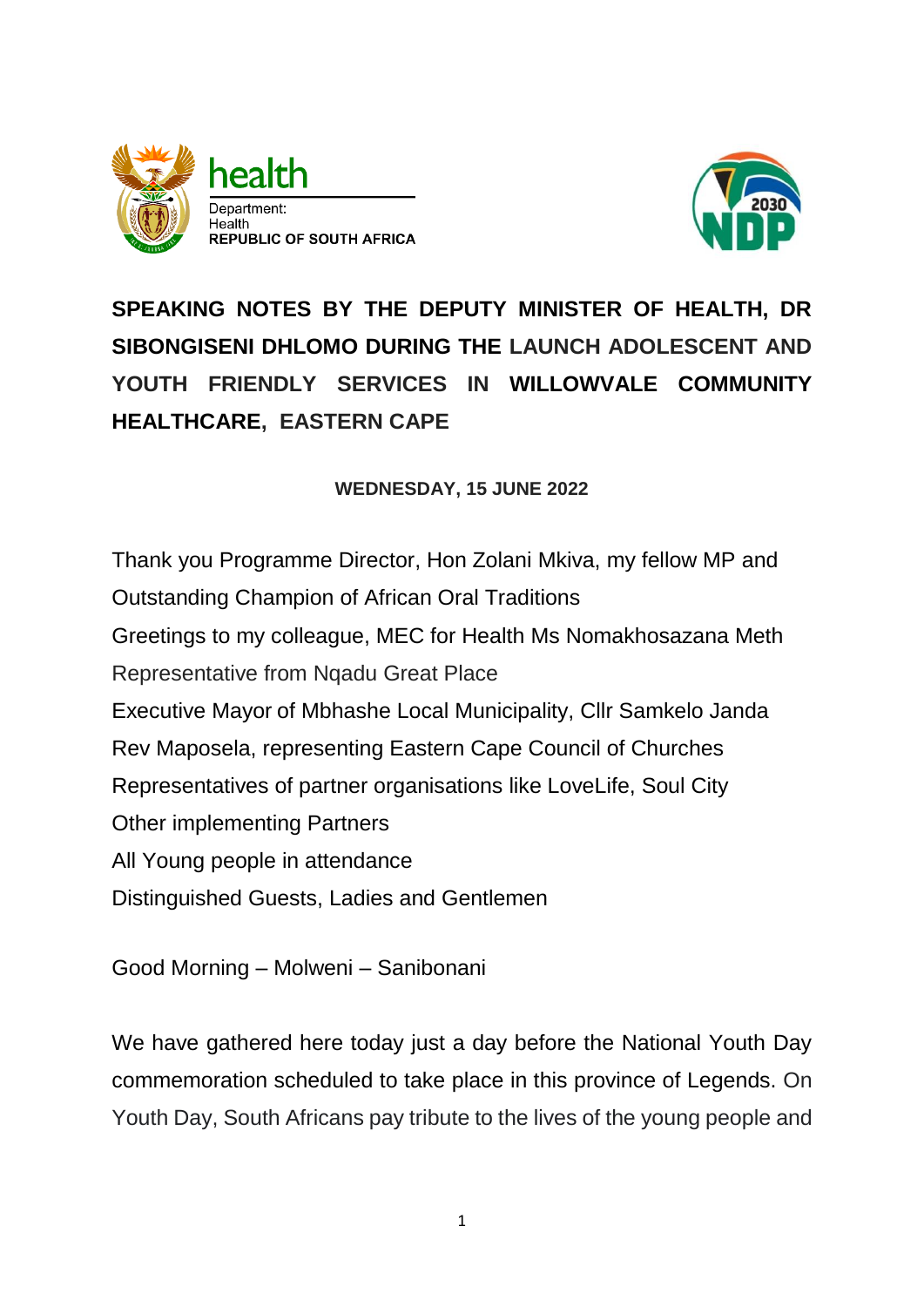recognises the role they played in the liberation of South Africa from the chains of apartheid regime.

While we are mindful that life has got many complex challenges facing the young people of today, who are the leaders of tomorrow, access to essential and quality health services remains a serious challenge which cannot be ignored, and needs all hands on deck in order to overcome them.

We also acknowledge that other sectors of the society speak of economic freedom in their life, social protection and so forth, in health sector we speak of the struggle for long and healthy life for all. This struggle has got direct impact on the success of other life struggles, for example, you need to be healthy to study and to work, meaning academic and economic freedom go hand in hand with healthy life.

The success of the struggle for long and healthy life has got direct impact on the attainment of other goals of life. The struggle for healthy life cannot be achieved as long as majority of adolescent and young people remain at increased risk of mortality and morbidity associated with accidents, suicide, HIV/AIDS and STIs, substance abuse, teenage pregnancy related complications and other preventable and treatable conditions.

The South African adolescent and youth are facing various health challenges and social ills. Majority of HIV new incidence is at 30% amongst young people, and the country has observed an alarming rate in increase in teenage deliveries in health facilities, including for 10-14 years and 15-19 years old's.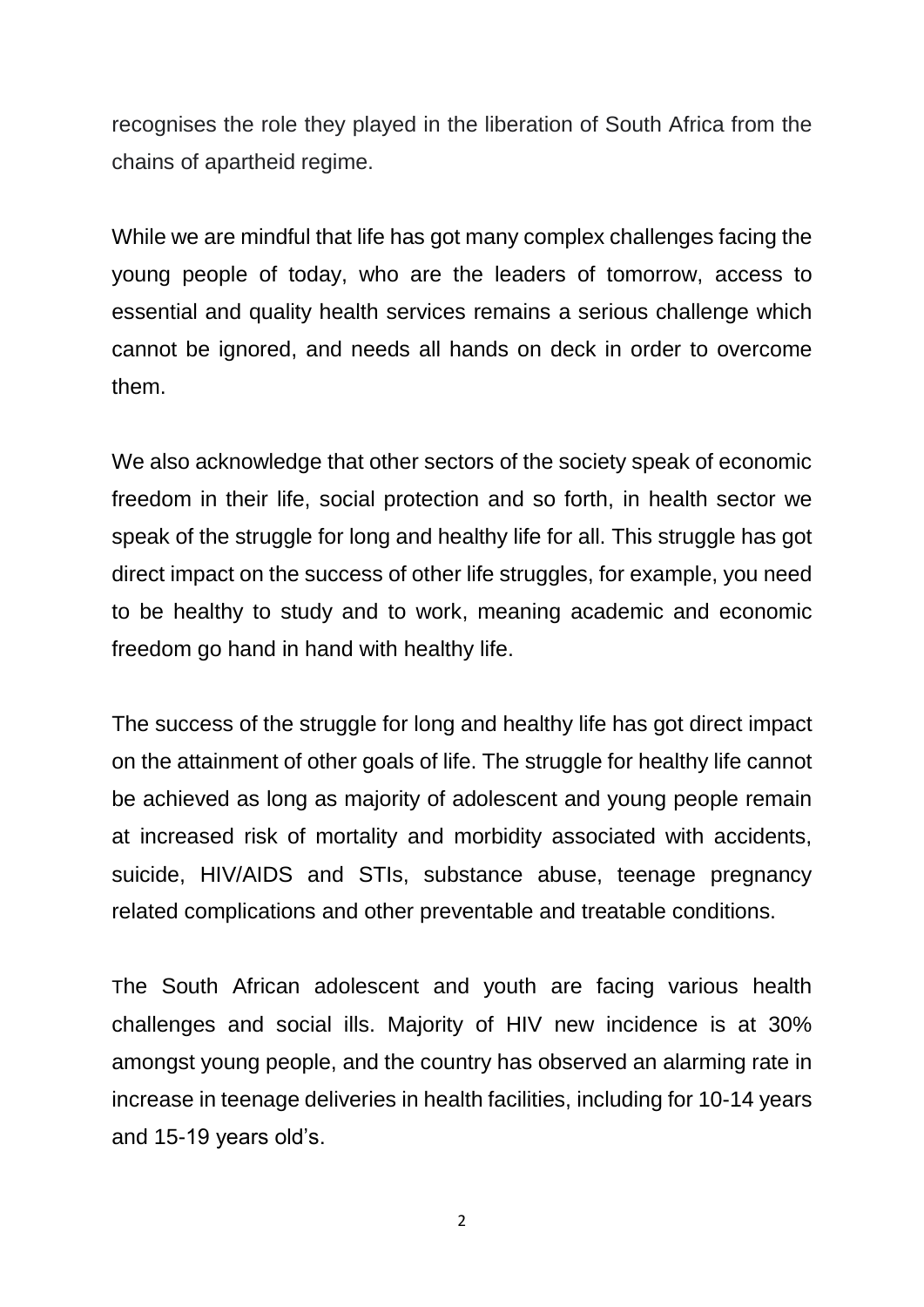This age group remains one of the priorities for the department and for the government. In response to these challenges facing young people with regards to access to primary health services, the department in consultation with various stakeholders within the sector, has developed and currently implementing the National Adolescent and Health policy 2017.

Some of the policy recommendations include the establishment of youth zones to fastrack the implementation of the Adolescent and Youth Friendly services (AYFS).

Because we are the government that listens to the people, we have paid attention to the concerns raised by young people as some of the reasons they don`t go to our clinics to seek health services, especially sexual reproductive health services.

These perceived barriers for access to essential health services by adolescents and young adults include but are not limited to lack of youthfriendly training among staff, lack of a dedicated space for young people, waiting times due to inconvenient operating times and low numbers of staff, poor/judgemental staff attitudes, and stigma.

In order to address some of these challenges and increase uptake of health services by this cohort, while at the same time addressing some of the social problems, we have established 1,219 youth zones in our public health facilities across the country to create an enabling environment for young people to openly discuss their health challenges without fear of being judged. We also trained and placed young people or staff with an interest in working with young people.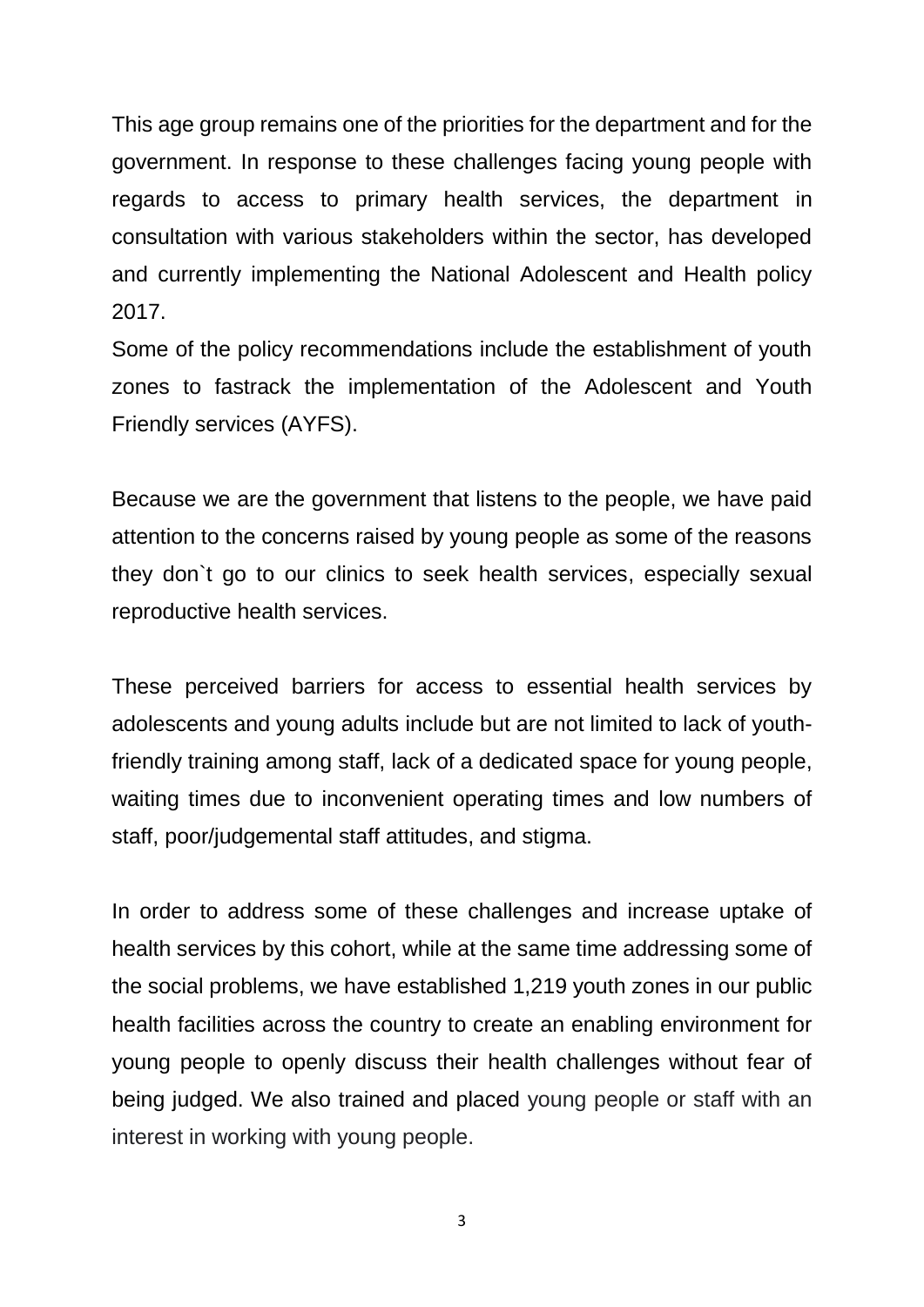It is my pleasure to indicate that 402 of them (Youth zones) were established in this province, and we encourage young people to lead in the design, implementation and monitoring of these youth zones to ensure they are used effectively to achieve their purpose.

We want to also make sure that they are customized to suit the needs of the young people, and for them to be more comfortable to use our facilities, access the extramural activities and health talks market and provide information on services available at the public health facilities.

Integration of programs, sexual reproductive health and rights, HIV prevention and treatment, tuberculosis and non-communicable diseases which is mainstream with gender-based violence is the vision of the department.

The aim is to ensure that young people are provided with comprehensive and integrated package of services without fear of judgment, and in their comfortable space. Health facilities are transformed to offer a conducive environment that is more acceptable by young people with the intention of improving access to health services.

Through these youth zones, barriers to uptake of health services are minimized, as young people themselves, lead in the planning and implementation of the youth zones. Wellbeing is not just the absence of disease or illness, it's a complex combination of physical, mental, emotional and social health factors.

As part of our efforts to protect our girls and young women who find themselves in a situation of unplanned pregnancy and opt to go to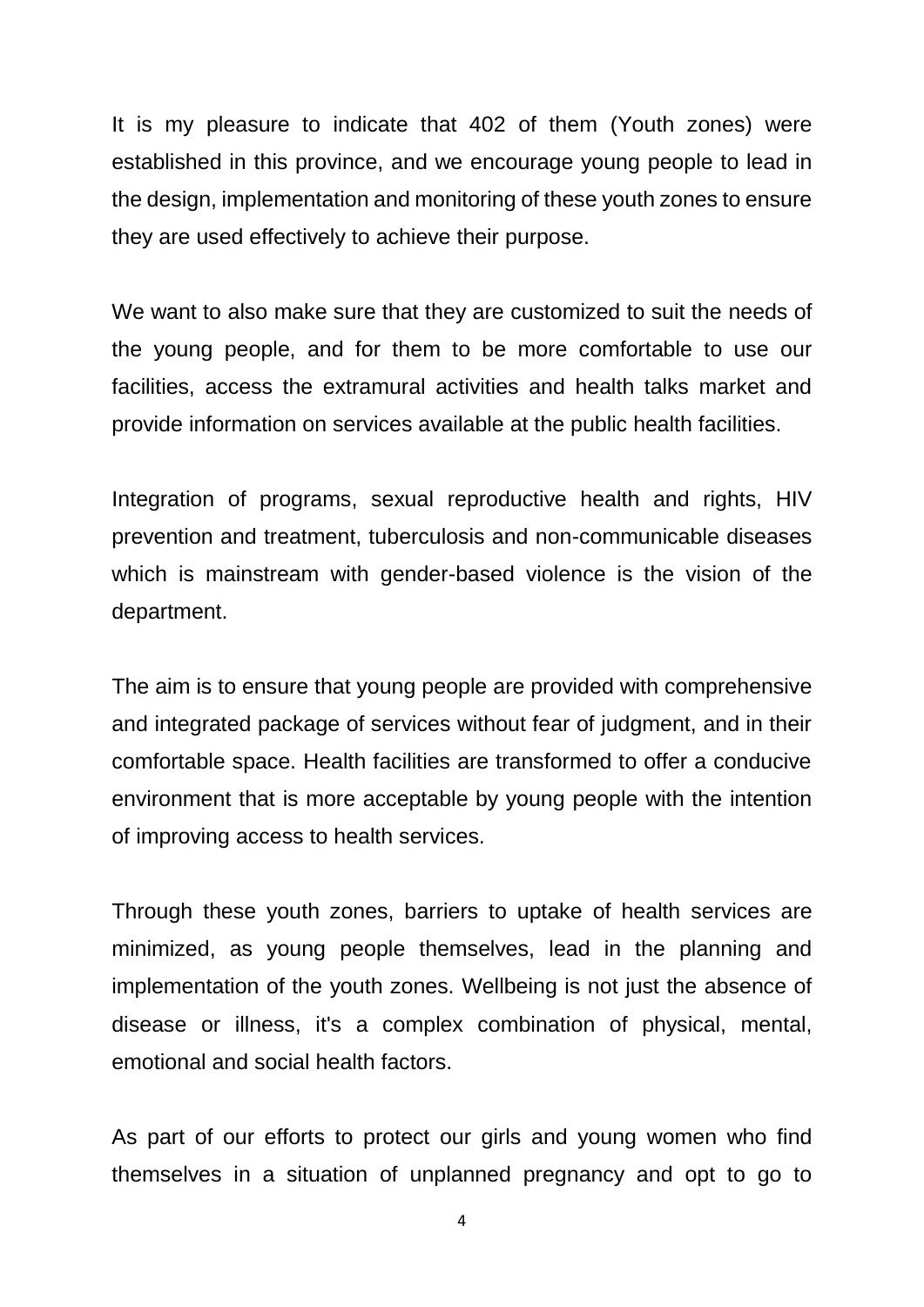backstreet sites to terminate, we have embarked on a campaign to promote safe, legal and free termination of pregnancy/abortion services in our dedicated health facilities.

We would like to remind our girls and young women that all people make mistakes, but unsafe abortion is not a solution to unwanted and unplanned pregnancy. Unsafe abortion is a preventable life-threatening procedure which contribute to maternal mortality in South Africa.

Most of these unplanned pregnancies result in unsafe abortions performed at backstreet sites by unqualified people without experience who gamble with the lives of our people for profiteering reasons. These youth zones also serve a purpose for girls to share challenges such as unplanned pregnancy with healthcare workers who will advise them on a number of safe options.

We know that not everyone can abstain from sexual activities, but we have different types of contraceptives such as condoms to prevent unplanned pregnancies, HIV and other STIs.

Unsafe abortion can lead to physical and mental health complications and social and financial burdens for women, communities and health systems. Lack of access to safe, timely, affordable and respectful abortion care is a critical public health and human rights issue, hence we encourage women to exercise their constitutional right responsibly by demanding safe abortion from health facilities, instead to risking their lives.

It is important that young people are targeted to contribute towards achieving the 90 90 90 targets. Adolescent Girls and Young women are more assertive and demand the respect they deserve being in control of their own destiny. Adolescent Boys and Young men are capacitated to